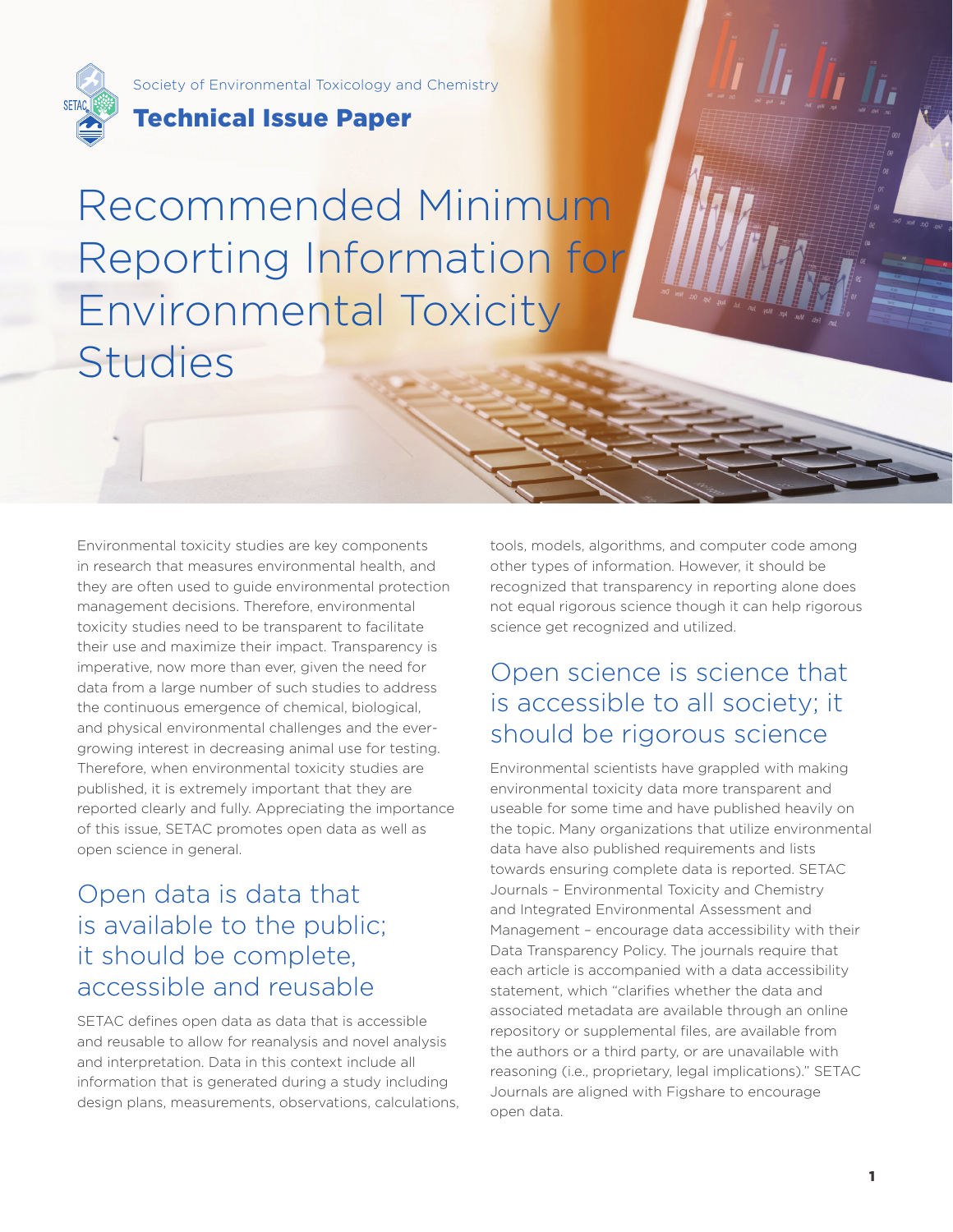# Recommended Minimum Reporting Information for Environmental Toxicity Studies, as applicable

To facilitate open data reporting, we have compiled a list of recommended reporting information for a typical environmental toxicity study. The list is not all inclusive and it is dependent on the type of study being reported. However, it is provided as a guide for scientists who want to ensure their work advances science and science-based environmental management decisions, regardless if it was following a standard method or was original research.

### Study Design

- › Hypothesis or study type (e.g., stressor, subject, effects monitored)
- › Scheme
	- » Number and setup of replicates for stressor variable(s) (e.g., treatment)
	- » Number and setup of replicates for control(s) (e.g., negative/positive, solvent) and reference(s) (e.g., location of population)
	- » Number of test subjects (e.g., organisms, cells) per replicate)
	- » Treatment design (e.g., block, randomized)
	- » Methods, standard protocols, or testing guidelines (e.g. ASTM, OECD) and any deviations

### Stressor

- › Chemical
	- » Identification (e.g. technical name, CAS-number, purity, composition of product formulation)
	- » Source
	- » Properties (e.g., physico-chemical parameters, radiolabeling)
- › Biological
	- » Strain
	- » Source
- › Physical
	- » Type (e.g., temperature, moisture, polymer, light intensity)
	- » Properties (e.g., substance shape and size, length of photoperiod)

### Test Subject

- › Organism
	- » Scientific name / taxonomy ID
	- » Source
	- » Strain, clone, culture handling
	- » Size
	- » Age/ life-stage /reproductive condition
	- » Sex
	- **Tissue**
	- » Type and Source
- › Molecule
	- » Type and Source

### Exposure Conditions

- › System
	- » Type (e.g., field or lab, open or closed system, type and rate of flow of aquatic system)
	- » Material and volume of system
	- » Biomass loading (e.g., biomass per volume)
	- » Nutrients or food available (e.g., type, frequency, delivery method)
	- » Exposure schedule
	- » Route of exposure (e.g., food, contact)
- › Medium
	- » Type and characteristics (e.g., soil type, geochemistry, nutrients)
	- » Source
- › Duration
- › Ambient conditions
	- » Measured conditions (e.g., temperature, pH, grain size, moisture level) at study time points
- › Stressor Variable
- › Preparation of stock solution if applicable
	- » Nominal and measured variable and solvent level at study time-points (e.g., concentrations, levels, or counts)